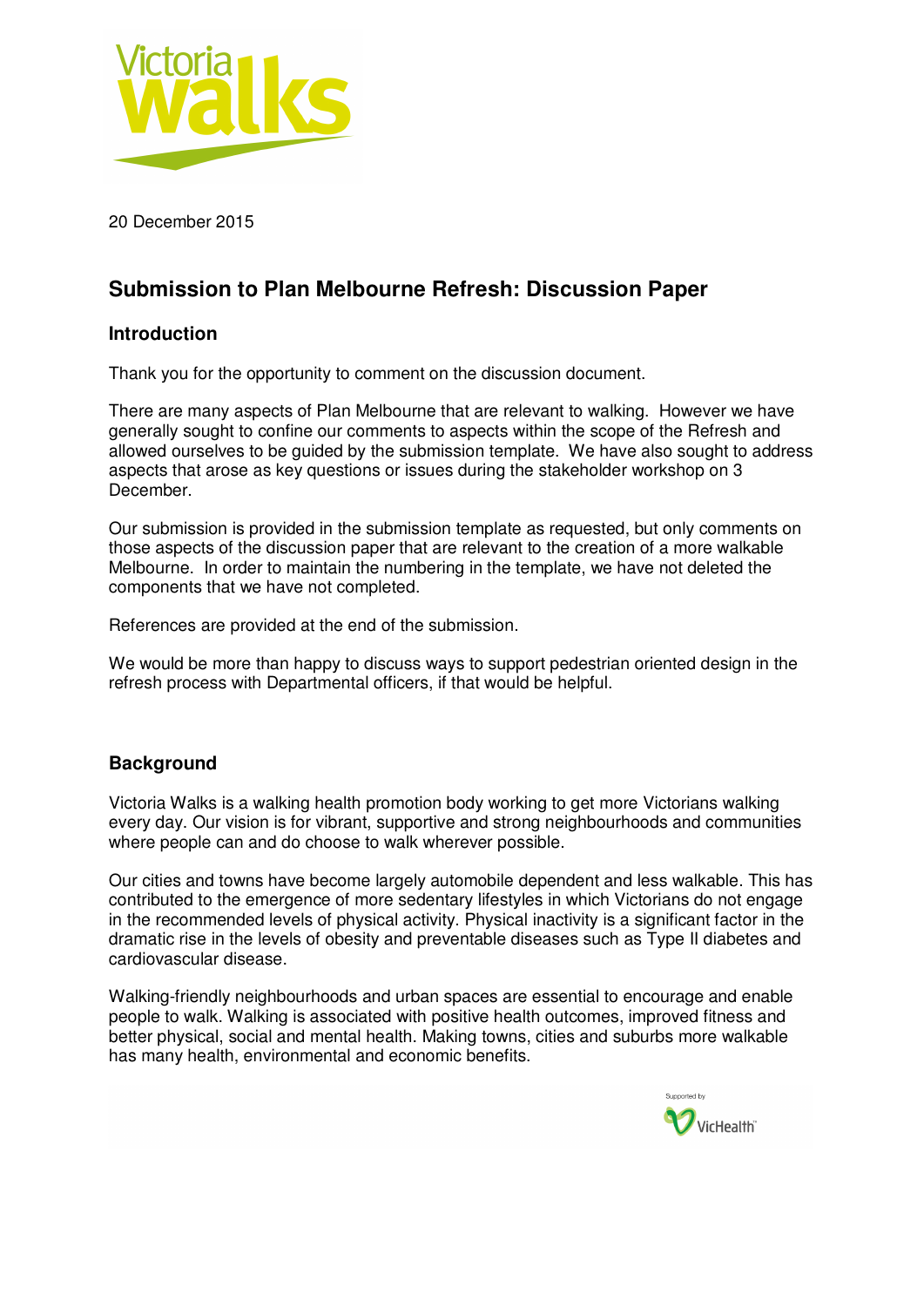# Submission Template

# **Chapter 2: Growth, challenges, fundamental principles and key concepts**

- **1. The discussion paper includes the option (option 5, page 16) that Plan Melbourne better define the key opportunities and challenges for developing Melbourne and outlines some key points for considerations in Box 1.** *Are there any other opportunities or challenges that we should be aware of?*
- **2. The discussion paper includes the option (option 6, page 18) that the United Nations Sustainable Development Goals be included in Plan Melbourne 2016.** *Do you agree with this idea? If so, how should the goals be incorporated into Plan Melbourne 2016? Choose one option:*

Strongly Agree

*Please explain your response:* 

Plan Melbourne should advance sustainable development of the city and walking complements that objective. Including the Sustainable Development Goals will help keep this as a focus.

**3. The discussion paper includes the option (option 7, page 18) to lock down the existing urban growth boundary and modify the action (i.e. the action under Initiative 6.1.1.1 in Plan Melbourne 2014) to reflect this.** *Do you agree that there should be a permanent urban growth boundary based on the existing boundary? Choose one option:*

 $\Box$  Agree

#### *Please explain your response:*

Victoria Walks agrees with this intent, but for this to be realistic it would require much more active management of greenfield land supply within the growth boundary – far more than anything suggested in the discussion document. We need genuine staging of growth areas to ensure that the land supply within them meets demand for the full period envisaged. Without such staging, it is likely that the land with the growth areas will be developed earlier than anticipated, resulting in pressure to extend the boundary.

A 'lock down' of the growth boundary should be real, not an exercise in tokenism that is forgotten as soon as greenfield land supplies run low.

**4. The discussion paper includes the option (option 8, page 18) that Plan Melbourne 2016 should more clearly articulate the values of green wedge and peri- urban areas to be protected and safeguarded.** *How can Plan Melbourne 2016 better articulate the values of green wedge and peri-urban areas?*

Plan Melbourne 2016 should articulate the values of green wedge and peri-urban areas, but it also needs to outline the sustainability problems of development in these areas. Most residents of peri-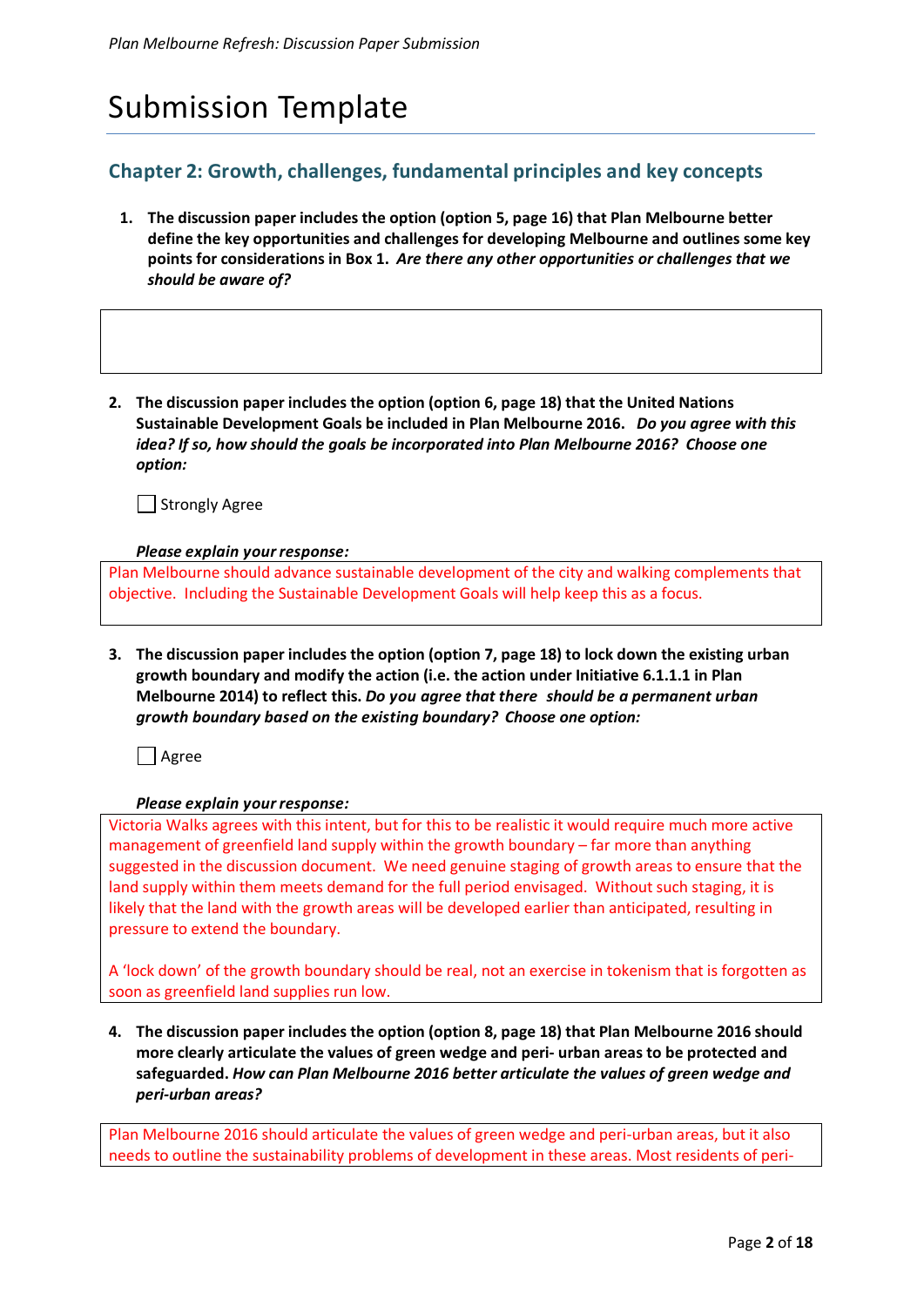urban towns do not work locally. Arguably, the defining characteristic of peri-urban towns is that people work somewhere else.

An example is the town of Romsey in the Macedon Ranges Shire. More than 55% of employed people living in Romsey work in metropolitan Melbourne. In total, more than 70% of employed residents undertake a lengthy commute to work, not only beyond Romsey, but outside the whole of the Macedon Ranges Shire. This commute is overwhelmingly undertaken by car – only 1% of workers walk to work and only 3% use public transport for part of their journey (MRSC 2009).

Peri-urban areas may have other issues such as landscape values, heritage, tourism, or bushfire risk, which mean it is necessary to control development in particular areas. But that does not mean that other areas should be seen as good locations to skip the urban growth boundary and cater to an overspill of metropolitan growth. There will be exceptions – for example some towns offer opportunities for urban development immediately adjacent to railway stations.

Peri-urban development is fundamentally unsustainable. Expanding peri-urban towns is not preferable to metropolitan development. The Plan should be clear on this. The Plan should also clearly distinguish peri-urban areas from genuinely rural or regional areas, which have very different characteristics, where growth should be supported and facilitated.

For peri-urban and green wedge areas close to Melbourne, it is important to prevent the establishment of facilities such as schools, which might be 'land hungry' but are fundamentally urban activities. Schools need to be developed within urban areas in a way that allows the maximum proportion of students to walk to school.

**5. The discussion paper includes the option (option 9, page 18) to remove the concept of an Integrated Economic Triangle and replace it with a high-level 2050 concept map for Melbourne (i.e. a map that shows the Expanded Central City, National Employment Clusters, Metropolitan Activity Centres, State-Significant Industrial Precincts, Transport Gateways, Health and Education Precincts and Urban Renewal Precincts).** *What elements should be included in a 2050 concept map for Melbourne?*

The Principal Public Transport network (PPTN) should be shown on a concept map

**6. The discussion paper includes the option (option 10, page 18) that the concept of Melbourne as a polycentric city (i.e. a city with many centres) with 20-minute neighbourhoods (i.e. the ability to meet your everyday (non-work) needs locally, primarily within a 20-minute walk) be better defined.** *Do the definitions adequately clarify the concepts? Choose one option:*

Agree

#### **Please explain your response:**

Victoria Walks agrees with the concept of a polycentric city with 20-minute walking neighbourhoods and supports clearer definition of what that entails. We understand that the majority of people will not be able to work within a 20 minute walk of their home. However the journey to work is important in determining transport patterns and Plan Melbourne should aspire to a higher percentage of people being able to walk to work, as well as accessing other everyday needs.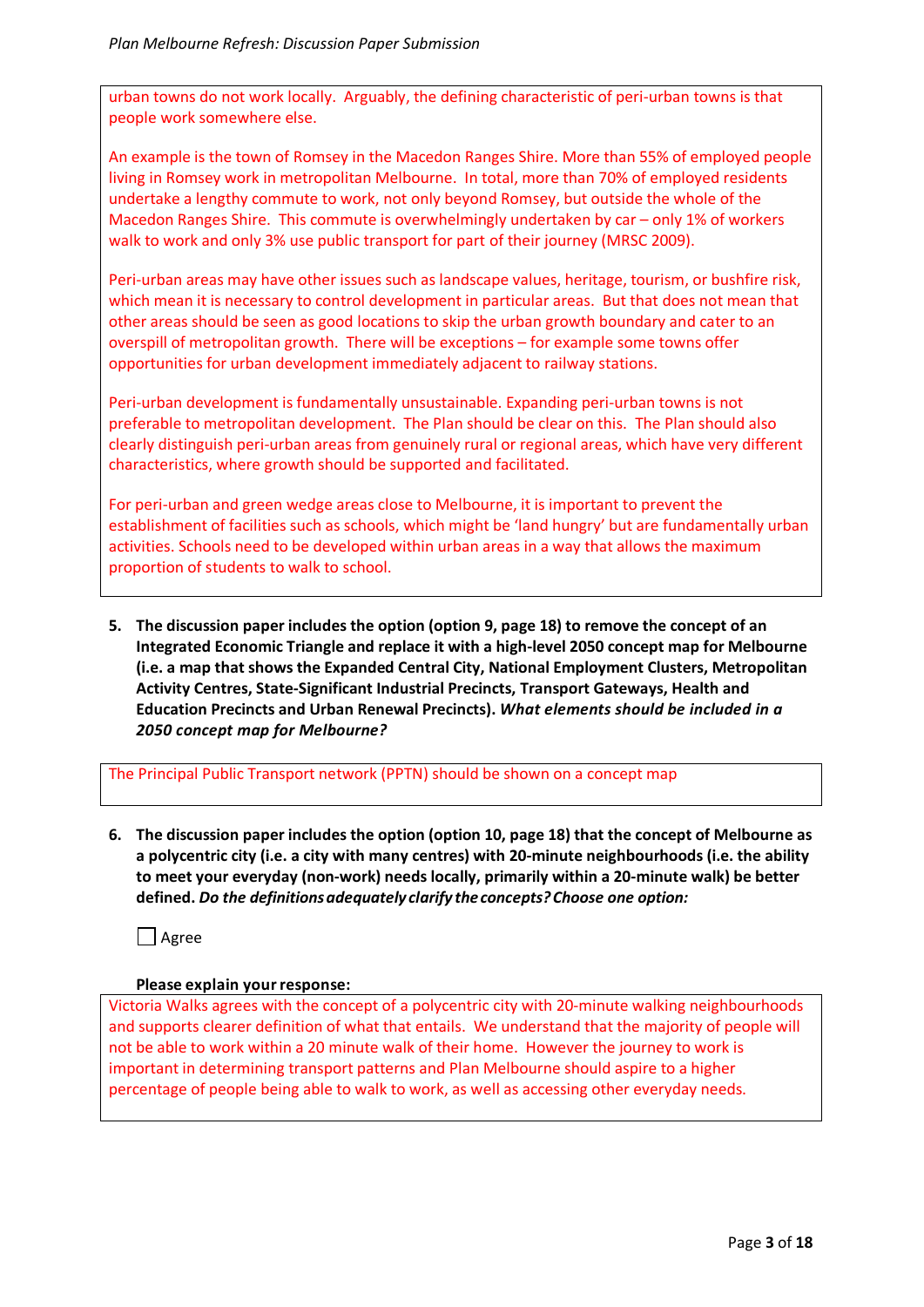**7. The discussion paper includes options (options 11-17, pages 23 to 27) that identify housing, climate change, people place and identity and partnerships with local government as key concepts that need to be incorporated into Plan Melbourne 2016.** *Do you support the inclusion of these as key concepts in Plan Melbourne 2016?* 

 $\Box$  Agree

#### **Please explain your response:**

Victoria Walks particularly supports the identification of climate change and people, place and identity as key concepts to be incorporated. There are any number of reasons to include both, but from a walking perspective:

- Climate change is a defining issue of this century and one response to climate change should be the development of a more walkable city, where people are less reliant on private powered vehicles and their attendant greenhouse gas emissions.
- Places that have a sense of identity are more likely to be interesting places to walk and places where people want to be on the street. It goes without saying that people are important, but places that are designed for people, particularly people on the street, are places for walking. Less tangibly, if people feel a sense of identity in their community they are likely to feel safer on the street and be more inclined to walk. This is particularly true of parents and children.
- **8.** *Any other comments about chapter 2* **(growth, challenges, fundamental principles and key concepts)?**

# **Chapter 3: Delivering jobs and investment**

**9. The discussion paper includes the option (option 20, page 30) to revise the Delivering Jobs and Investment chapter in Plan Melbourne 2014 to ensure the significance and roles of the National Employment Clusters as places of innovation and knowledge-based employment are clear.** *How can Plan Melbourne 2016 better articulate the significance and roles of the National Employment Clusters as places of innovation and knowledge-based employment?*

#### **10. The discussion paper includes two options (page 30) relating to National Employment Clusters, being:**

Option 21A: Focus planning for National Employment Clusters on core institutions and businesses

Option 21B: Take a broader approach to planning for National Employment Clusters that looks beyond the core institutions and businesses

#### *Which option do you prefer?*

Option 21A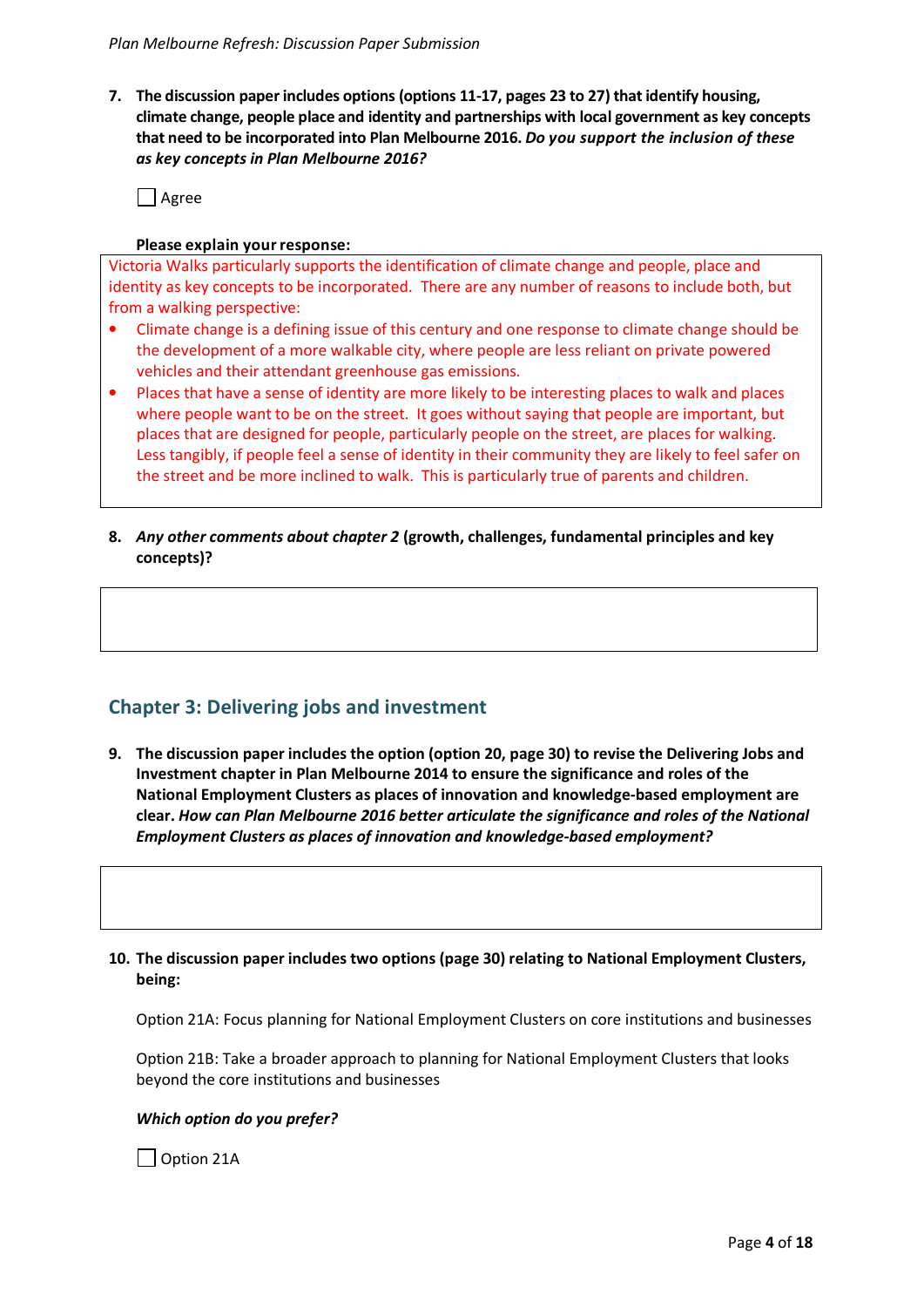Option 21B

*Please explain why you have chosen your preferred option:* 

**11. The discussion paper includes the option (option 22, page 30) to broaden the East Werribee National Employment Cluster to call it the Werribee National Employment Cluster in order to encompass the full range of activities and employment activities that make up Werribee. This could include the Werribee Activity Centre and the Werribee Park Tourism Precinct.** *Do you agree with broadening the East Werribee Cluster? Choose one option:*

| Strongly Disagree |
|-------------------|
| Disagree          |
| Agree             |
| Strongly Agree    |

*Why?* 

**12. The discussion paper includes the option (option 23, page 30) to broaden the Dandenong South National Employment Cluster to call it the Dandenong National Employment Cluster in order to encompass the full range of activities and employment activities that make up Dandenong. This could include the Dandenong Metropolitan Activity Centre and Chisholm Institute of TAFE.**  *Do you agree with broadening the Dandenong South National Employment Cluster? Choose one option:*



*Why?* 

**13. The discussion paper includes options (options 24 to 30, pages 33 and 34) that consider the designation of activity centres and criteria for new activity centres.** *Do you have any comments on the designation of activity centres or the criteria for new activity centres as outlined in the discussion paper?*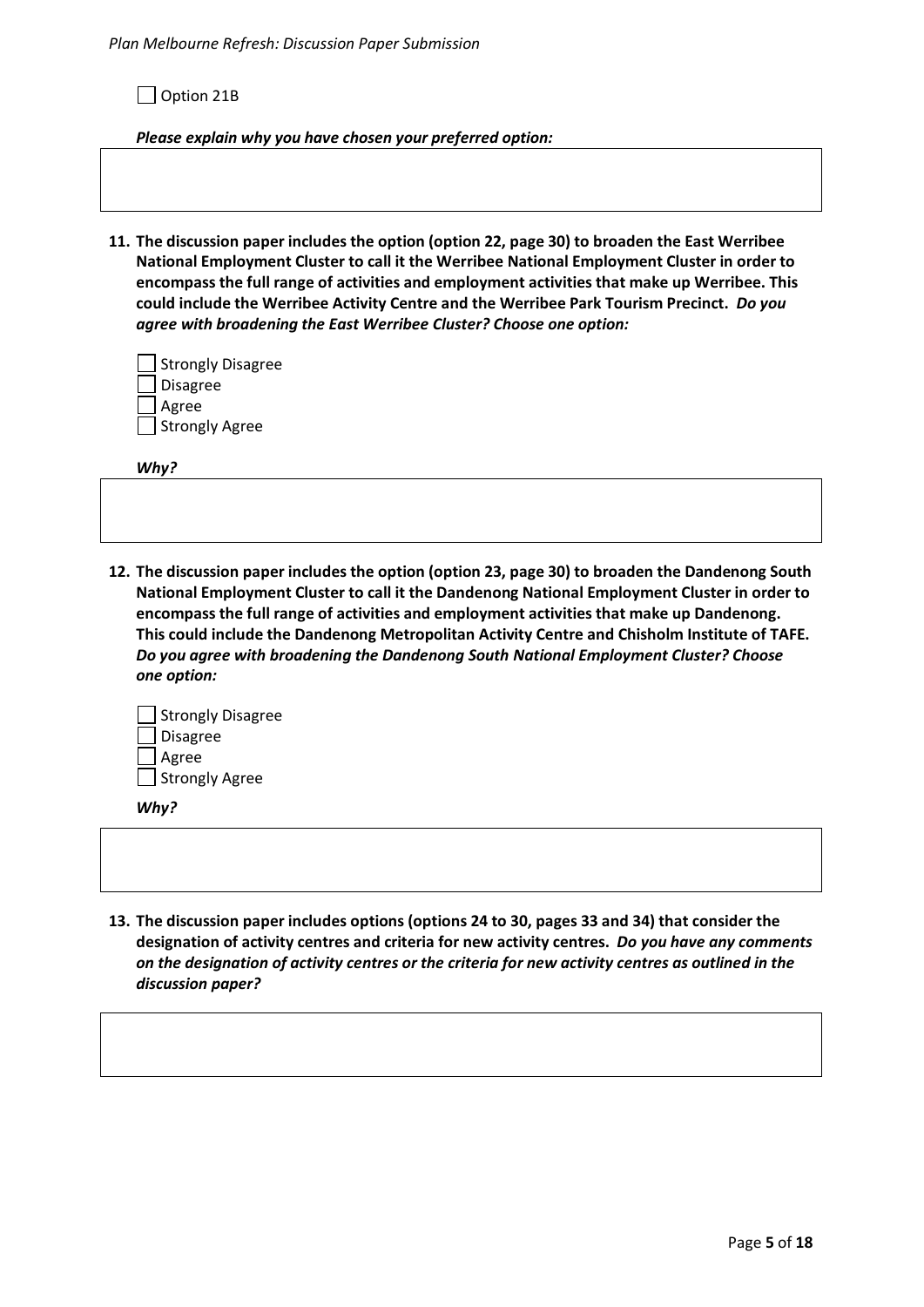- **14. The discussion paper includes the option (option 31, page 35) to evaluate the range of planning mechanisms available to protect strategic agricultural land.** *What types of agricultural land and agricultural activities need to be protected and how could the planning system better protect them?*
- **15. The discussion paper includes the option (option 32, page 36) to implement the outcomes of the Extractive Industries Taskforce through the planning scheme, including Regional Growth Plans, to affirm that extractive industries resources are protected to provide an economic supply of materials for construction and road industries.** *Do you have any comments in relation to extractive industries?*

**16. Any other comments about chapter 3 (delivering jobs and investment)?** 

## **Chapter 4: A more connected Melbourne**

**17. The discussion paper includes the option (option 34, page 42) to include the Principal Public Transport Network in Plan Melbourne 2016.** *Do you agree that the Principal Public Transport Network should inform land use choices and decisions? Choose one option:*

Strongly Agree

#### *Why?*

It seems strange that this question should even be asked. Of course the Principal Public Transport Network should inform land use choices and decisions. It is well established that transport and land use are interdependent and planning of the two should be integrated.

Walking is the primary means of accessing public transport – around 60% of people walk to the train, and more than 90% of people access bus and tram services by walking (SKM cited in DoT 2011). To promote public transport, therefore, is to promote walking. The relationship is mutually beneficial – to achieve optimal use of public transport, high quality walking environments are required around stations/stops.

Increased density of development should be promoted around stops on the PPTN, where this does not compromise heritage values. Research suggests even older adults are prepared to walk 500- 1,000 metres to destinations (Garrard 2013). A radius of 800 metres around train stations and at least 400 metres around tram stops would seem appropriate for increased density.

Exactly how this density would be delivered is a matter for implementation but Plan Melbourne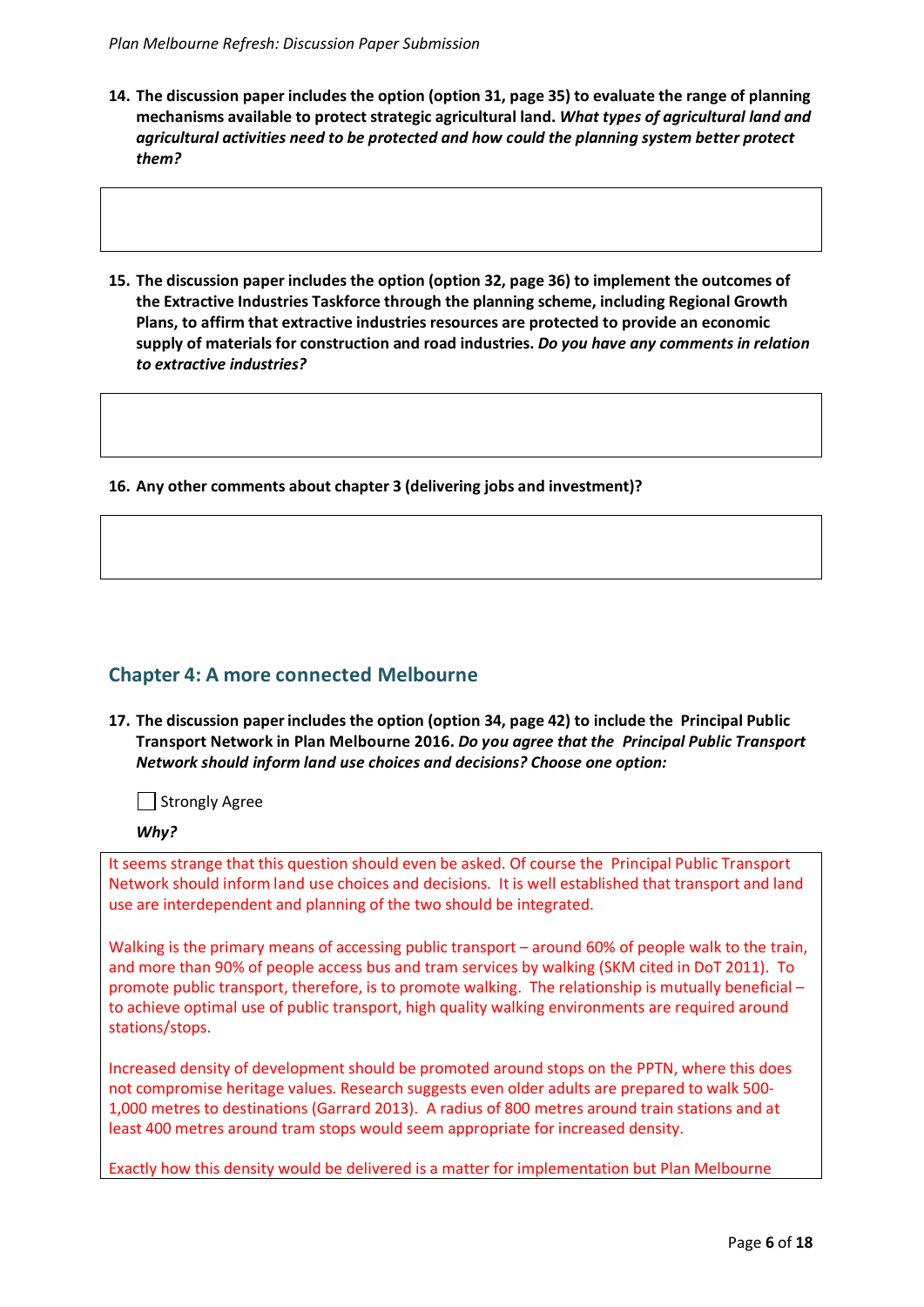should at least signal the intent of providing higher density around the PPTN and perhaps set out criteria for defining areas.

**18. The discussion paper includes the option (option 35, page 43) to incorporate references to Active Transport Victoria (which aims to increase participation and safety among cyclists and pedestrians) in Plan Melbourne 2016.** *How should walking and cycling networks influence and integrate with land use?* 

It is critical that Plan Melbourne establishes the land use patterns that support walking – higher density, mixed use development around activity centres and high quality public transport stops (transit corridors).

The next step is the detailed design of those areas in ways that support walkability. This is not simply a matter of providing footpaths, although that is an important first step. Amongst other things, it means identifying the need for and providing new walking connections; providing regular, safe and convenient road crossing opportunities; creating a pleasant street environment, including street trees; providing amenities such as seating; lowering traffic speed.

The Government has developed the Principal Pedestrian Network methodology to help determine key walking routes. Walkability audits can and should be used to assess the walkability of areas targeted for increased density. Plan Melbourne should support these processes.

A critical issue is managing arterial roads to reduce their barrier effect to walking. Arterial roads are typically designed to facilitate driving, to the effective exclusion of pedestrians. A typical new arterial intersection, for example, gives pedestrians lowest priority in signal phasing; requires crossing of wide roadways while mixing with turning vehicles; includes slip lanes that confuse the give way laws; has no street trees (they are seen as a traffic hazard); and high fences or other surrounding development that offers poor amenity (or alternatively service roads that make the total corridor exceptionally wide). Standard design of arterial roads is actively hostile to pedestrians. Key agencies are only beginning to recognise this as an issue – there has been little apparent improvement in practice as yet.

Plan Melbourne needs to explicitly acknowledge the need to make arterial roads conducive to walking, particularly in and around activity centres and stops on the PPTN.

Walking and cycling networks have different issues and objectives and need to be considered individually.

#### **19.** *Any other comments about chapter 4* **(a more connected Melbourne)?**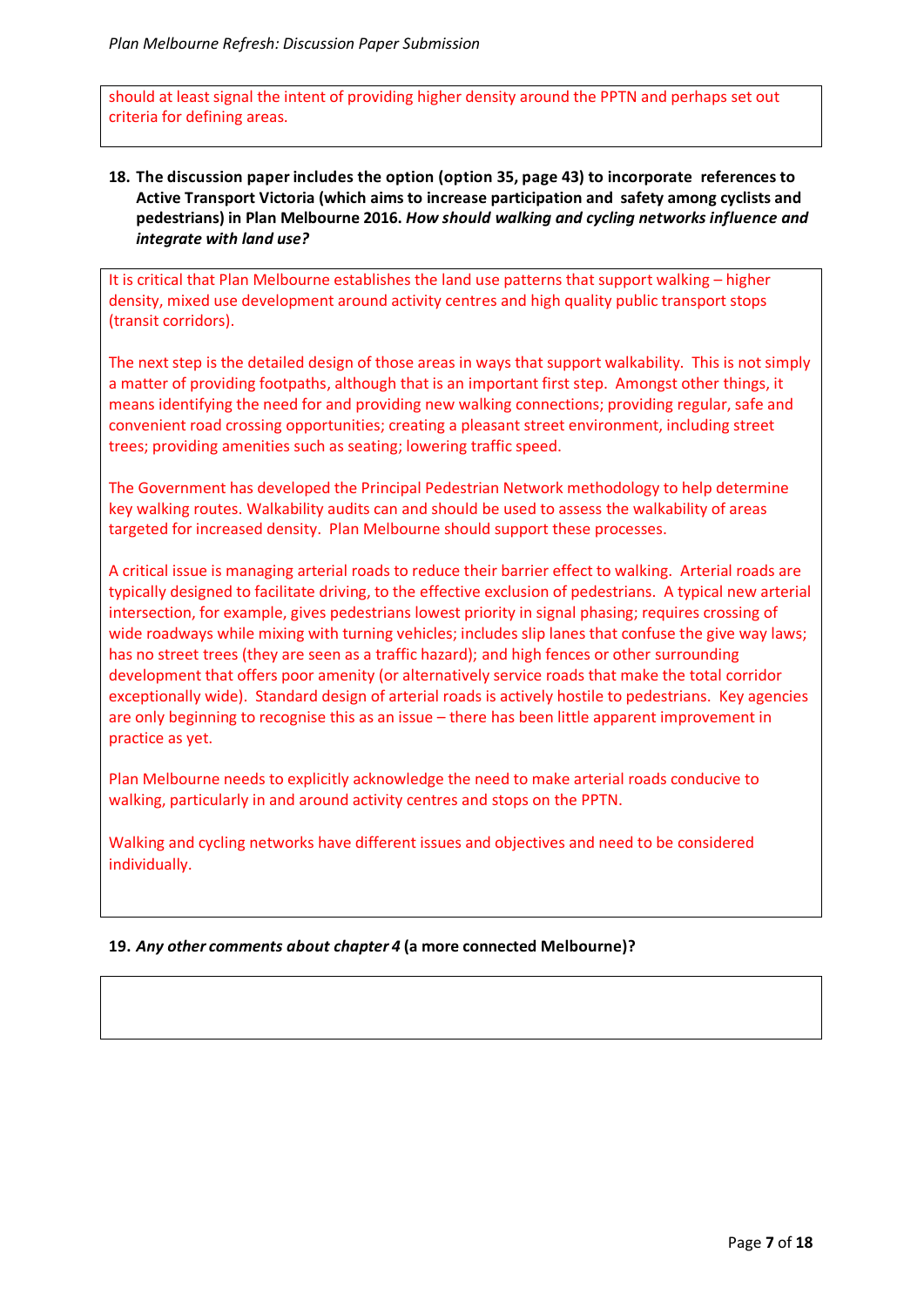# **Chapter 5: Housing**

**20. The discussion paper includes the option (option 36A, page 46) to establish a 70/30 target where established areas provide 70 per cent of Melbourne's new housing supply and greenfield growth areas provide 30 per cent.** *Do you agree with establishing a 70/30 target for housing supply? Choose one option:*

Strongly Agree

#### *Why?*

Victoria Walks strongly agrees with an ambitious target favouring housing in established areas rather than greenfield areas. In our view, however, a 70:30 target does not go far enough and an 80:20 target should be pursued.

If the intent is to 'lock in' the growth boundary, then development on the fringe needs to be minimized. The discussion document states that "as at May 2015," 72% of building approvals were is established areas and 28% greenfield, although the extent to which this reflects longer trends is unclear. Nonetheless it suggests that a 70:30 target may be delivered without any effort and an 80:20 target is both achievable and desirable if the aspiration is to favour established areas. It is also perhaps essential if the intent is to 'lock down' the growth boundary indefinitely.

#### **21. What, if any, planning reforms are necessary to achieve a 70/30 target?**

As noted above, what action is needed to achieve a target depends largely on how you perceive the current development trends, but Plan Melbourne should pursue:

- 1. Tightly controlled (by government) staging of land release in the growth areas, beyond that proposed by option 36(b).
- 2. Tying greenfield land release to the provision of all necessary infrastructure including public transport.
- 3. Increased density targets in growth areas. We understand the Government is contemplating an increased density target of 25 dwellings per hectare. While we strongly support an increased target, evidence suggests densities of between 35-43 net and 32-40 gross dwellings per hectare are required to make local services within walking distance viable, based on dwelling occupancies of 2.6 persons/dwelling (Giles-Corti et al 2014).
- 4. In existing urban areas, actively facilitating residential development in and around activity centres and stops on the PPTN.
- 5. Continuing to allow more general residential infill in non-sensitive areas, including consideration of mechanisms to facilitate greyfield development such as reduced permit requirements for dual occupancies.
- **22. The discussion paper includes the option (option 36B, page 46) to investigate a mechanism to manage the sequence and density of the remaining Precinct Structure Plans based on land supply needs.** *Do you agree with this idea? Choose one option:*

Strongly Agree

*Why?* 

While Victoria Walks strongly agrees with a mechanism to manage the sequencing of land in the growth areas, the discussion document itself suggests that controlling the release of Precinct Structure Plans (PSPs) that have not already been approved will not be enough: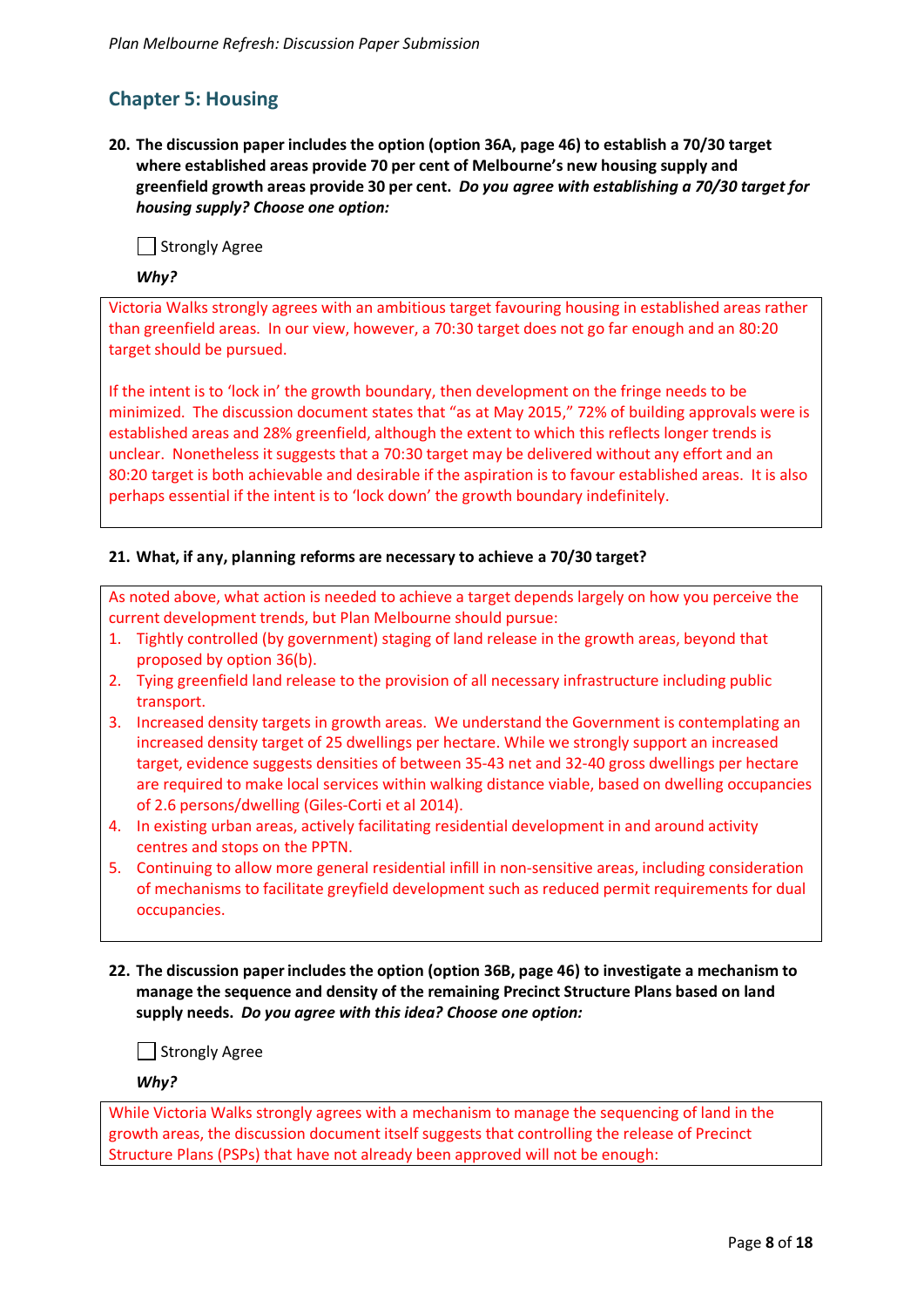"There are currently 217,320 lots in approved PSPs which is sufficient to satisfy current demand to at least 2030 and potentially longer. Any government action to control future land release is only likely to influence development patterns in the long term."

We note also that other PSPs will no doubt be approved while the Plan Melbourne Refresh process continues.

Despite supposed policies to control urban growth, Melbourne's urban sprawl continues. The National Land Survey Program has been monitoring greenfield land sales since 2005, and land sales on the urban fringe reaching record highs of 1,900 lots per month in October this year (Keane 2015). If that rate continues more than half of new housing will be greenfield and a 70:30 target will not be achieved, let alone 80:20. Melbourne needs genuine, effective public control of land release on the urban fringe now, not in fifteen years' time.

At \$211,000, the average price of a lot on the urban fringe of Melbourne is less than half that of Sydney (\$485,000). There is no evidence that cheap land on the urban fringe is suppressing the cost of housing in Melbourne generally. While the cost of greenfield lots has remained constant over the last five years (Keane 2015), the average Melbourne house price has increased significantly.

Even after the cost of building a house is accounted for, it is much cheaper to live on the urban fringe than buy in an established suburb where it is likely to be easier to walk, ride a bike, or use public transport. Melbourne needs effective growth management to promote development in and around activity centres and public transport, where people can walk for everyday tasks rather than being forced into their cars. Effective control of land supply would also encourage more efficient use of land in growth areas, with higher densities to facilitate walking.

As noted by the Committee for Melbourne (2015):

"these lots are generally being opened up in outer metropolitan areas where there is a lack of supporting infrastructure and access to jobs. This means many residents are commuting back to inner-city areas for work, on heavily congested road and rail corridors."

Plan Melbourne should identify a more effective sequencing measure and, as discussed above, tie greenfield land release to the provision of all necessary infrastructure. It is better to defer greenfield growth than to continue to do it poorly. In practice the likely outcome of such a policy would be a mixture of deferred greenfield development and improved greenfield development, rather than a halt, as developers would have a strong incentive to contribute to infrastructure in order to advance their projects. The release of land tied to the provision of necessary infrastructure including public transport would also see more realistic and higher prices for land and remove the current economic distortions.

**23. The discussion paper includes the option (option 36C, page 46) to focus metropolitan planning on unlocking housing supply in established areas, particularly within areas specifically targeted for growth and intensification.** *Do you agree with this idea? Choose one option:*

Strongly Agree

*Why?* 

To deliver a sustainable city it is critical to promote development in and around activity centres and public transport, where people can walk for everyday tasks rather than being forced into their cars. Density in key locations allows more people to live and work within walking distance of destinations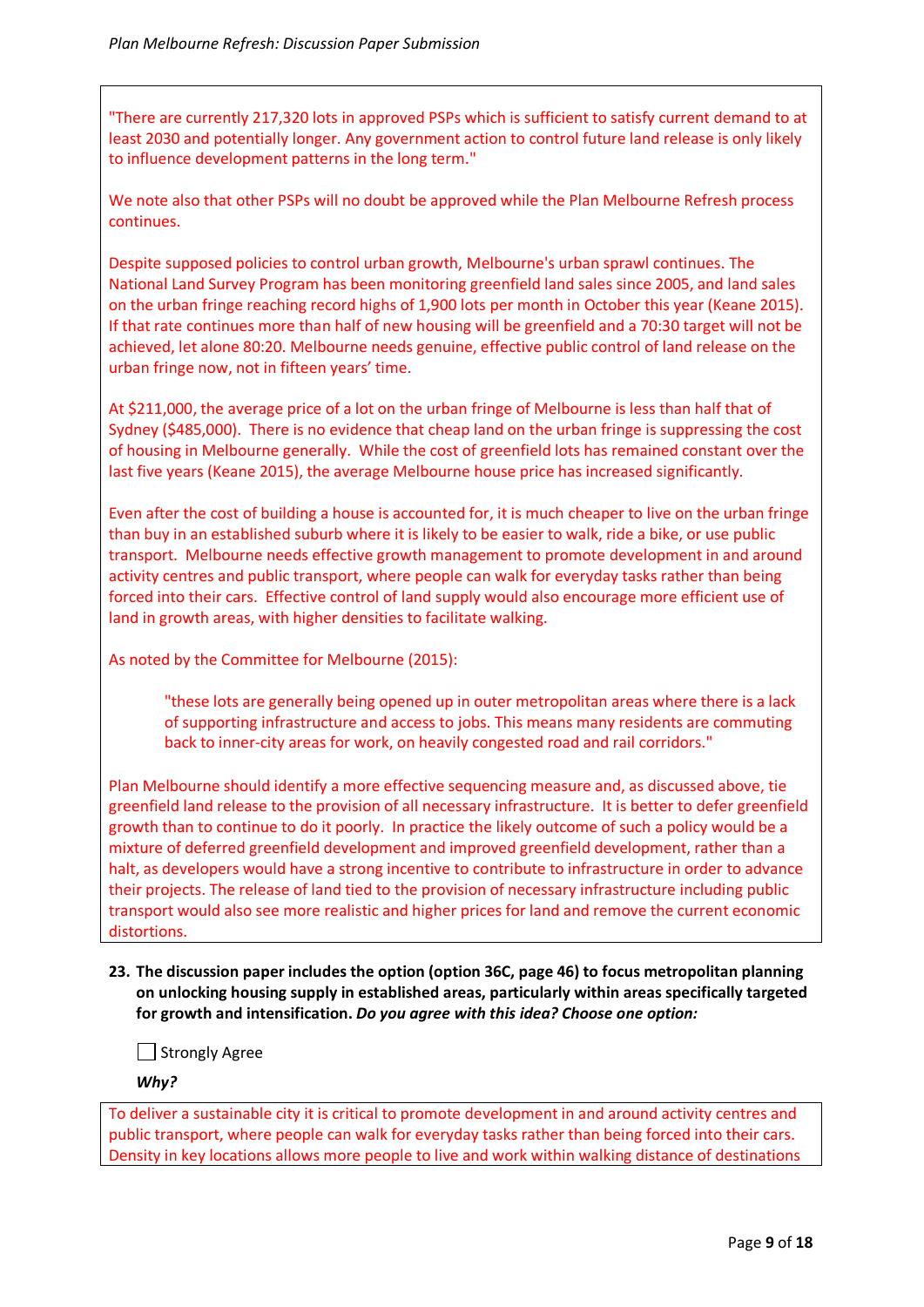or walk to public transport, enabling them to access destinations further away.

It should not be left entirely to councils to determine where increased density should go, as it was in implementing (or not implementing) Melbourne 2030. We need a metropolitan response, not an ad hoc response.

It is not necessary to increase density everywhere. It is quite possible to promote a walkable city while allowing the suburbs outside centres and corridors to retain their current character. Until recently, the same controls on medium density housing apply almost uniformly across Melbourne and even regional towns. The random increase in density this has produced is not particularly helpful in creating a walkable city. Melbourne is around 50% more dense than Brisbane, Canberra, Hobart and Darwin, yet all of those cities had a higher level of walking to work in 2006 (Bauman et al, 2012).

#### **24. The discussion paper includes options (option 37, page 50) to better define and communicate Melbourne's housing needs by either:**

Option 37A: Setting housing targets for metropolitan Melbourne and each sub-region relating to housing diversity, supply and affordability.

Option 37B: Developing a metropolitan Housing Strategy that includes a Housing Plan.

#### *Which option do you prefer? Choose one option:*

□ Option 37A

*Why?* 

We do not see these options as mutually exclusive and Victoria Walks does not oppose a metropolitan housing strategy, although arguably Plan Melbourne itself should perform that function at a high level.

Setting targets at a sub-regional level is likely to provide better direction and focus to local planning than relying on high level policy alone.

**25. The discussion paper includes the option (option 38, page 52) to introduce a policy statement in Plan Melbourne 2016 to support population and housing growth in defined locations and acknowledge that some areas within defined locations will require planning protection based on their valued character.** *How could Plan Melbourne 2016 clarify those locations in which higher scales of change are supported?* 

In existing urban areas, Plan Melbourne should actively facilitate residential development in and around activity centres and stops on the PPTN. This should include a map identifying these areas, at least at a conceptual level. The map may be part of a subsequent implementation plan, if there was a desire to have fairly clearly defined areas with consideration of constraints such as heritage and character.

The Government should set clear parameters for councils, but perhaps allow them to retain some flexibility. The ultimate outcome however should be that areas for increased density are clearly delineated in the planning scheme and zoned accordingly.

Funding for infrastructure and place making (such as improved public transport, walking infrastructure, and greener, better quality streets and public spaces) should be tagged to areas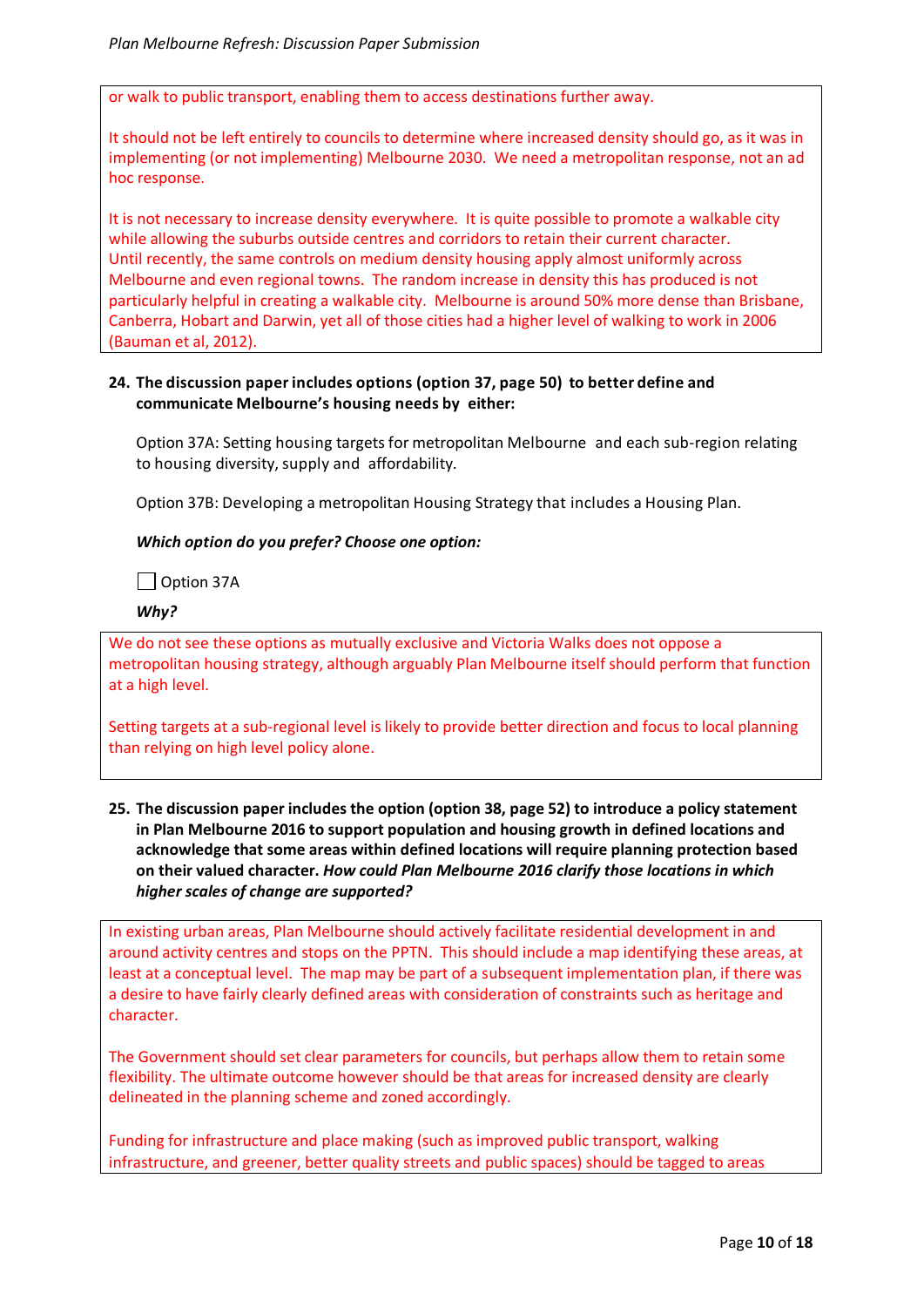where density is being increased. People are more likely to support change – especially after the fact – if it includes improvements to the amenity of the area. Councils are more likely to support intensification and its associated political risks if it is linked to funding that enables them to 'give something back' to the community.

**26. The discussion paper includes the option (option 39, page 52) to clarify the direction to 'protect the suburbs'.** *How could Plan Melbourne 2016 clarify the direction to protect Melbourne and its suburbs from inappropriate development?* 

#### **27. The discussion paper includes the option (option 40, page 56) to clarify the action to apply the Neighbourhood Residential Zone to at least 50 per cent of residential land by:**

Option 40A: Deleting the action and replacing it with a direction that clarifies how the residential zones should be applied to respect valued character and deliver housing diversity.

Option 40B: Retain at least 50 per cent as a guide but expand the criteria to enable variations between municipalities.

#### *Which option do you prefer? Choose one option:*

Option 40A

#### *Why?*

Victoria Walks supports deleting the action. The figure of 50% appears to be entirely arbitrary and the fact that only 20% is currently covered by this zone suggests that 50% is excessive. The risk of retaining the target is that councils will seek to apply the zone more broadly, not because areas genuinely warrant protection from greater development, but simply to meet the target, perhaps under community pressure. Indeed, the target shapes as a rod that community activists opposed to development can use to beat their local council.

The intent of the zone would seem to be to identify areas that are particularly worthy of protection for their current character and distinguish them from 'normal' residential areas. Applying the zone to more than half of residential land would be contrary to that intent. Perversely, if the target was achieved that might lead to pressures to loosen controls in the zone.

**28. The discussion paper includes the option (option 42, page 58) to include an action in Plan Melbourne 2016 to investigate how the building and planning system can facilitate housing that readily adapts to the changing needs of households over the life of a dwelling.** *In what other ways can Plan Melbourne 2016 support greater housing diversity?*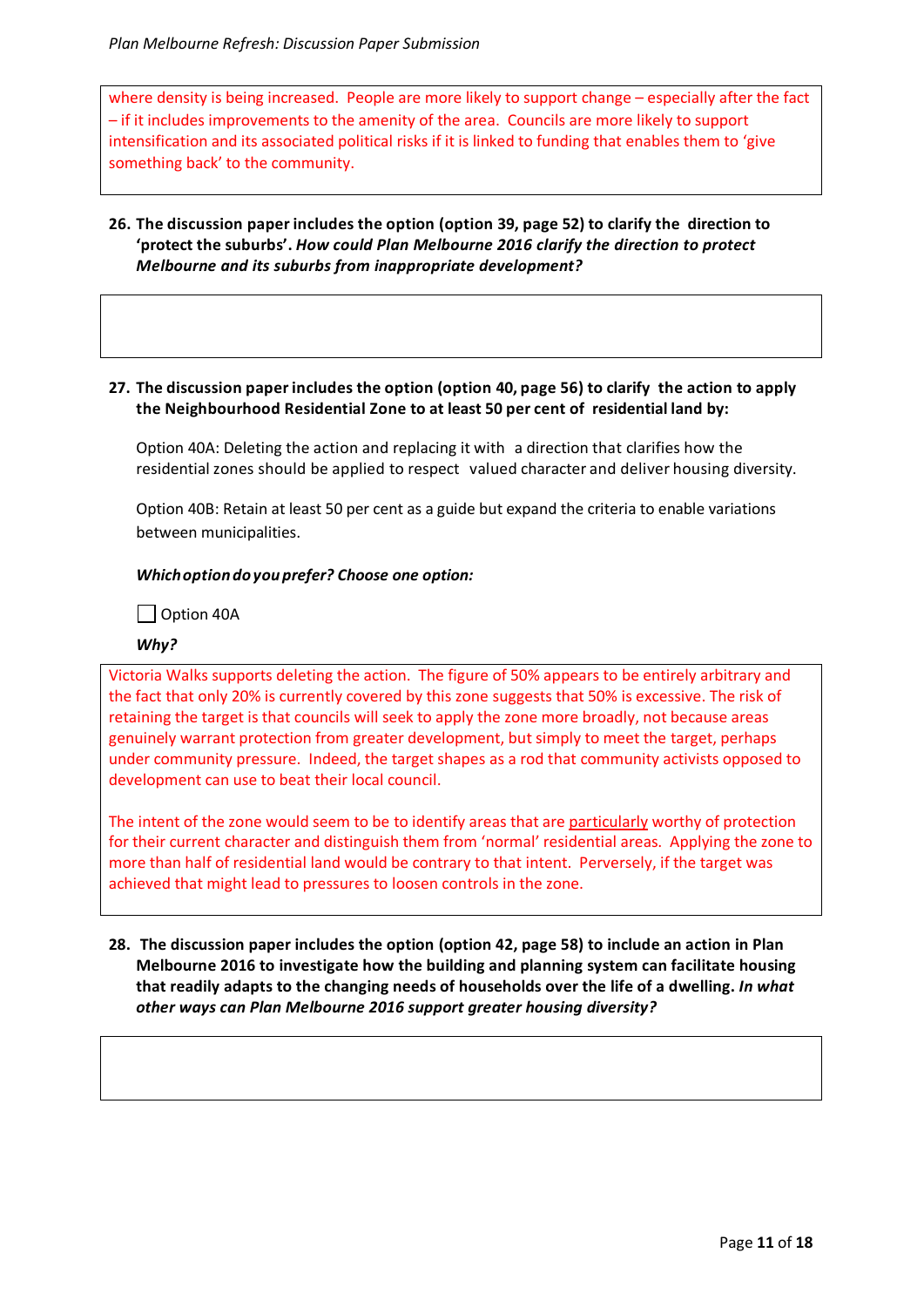#### **29. A number of options are outlined in the discussion paper (page 58) to improve housing affordability, including:**

Option 45A: Consider introducing planning tools that mandate or facilitate or provide incentives to increase social and affordable housing supply.

Option 45B: Evaluate the affordable housing initiative pilot for land sold by government to determine whether to extend this to other suitable land sold by government.

Option 45C: Identify planning scheme requirements that could be waived or reduced without compromising the amenity of social and affordable housing or neighbouring properties.

#### *What other ideas do you have for how Plan Melbourne 2016 can improve housing affordability?*

#### **30.** *Any other comments about chapter 5* **(housing)?**

## **Chapter 6: A more resilient and environmentally sustainable Melbourne**

**31. The discussion paper includes the option (option 46, page 69) to introduce Strategic Environmental Principles in Plan Melbourne 2016 to guide implementation of environment, climate change and water initiatives.** *Do you agree with the inclusion of Strategic Environmental Principles in Plan Melbourne 2016? Choose one option:*

| Agree

*Why?* 

Plan Melbourne should promote sustainability in broad terms and environmental aspects are an important dimension of sustainability. There is a symbiotic or virtuous relationship between walking and the natural environment – green environments are more attractive for walking and can have active benefits, such trees providing shade in the street. In turn, walking has zero carbon emissions and can replace short trips by vehicles, or replace long trips by car when combined with public transport.

**32. The discussion paper includes the option (option 47, page 72) to review policy and hazard management planning tools (such as overlays) to ensure the planning system responds to climate change challenges.** *Do you agree with this idea? Choose one option:*

| Strongly Disagree |  |
|-------------------|--|
| J Disagree        |  |
| Agree             |  |
| Strongly Agree    |  |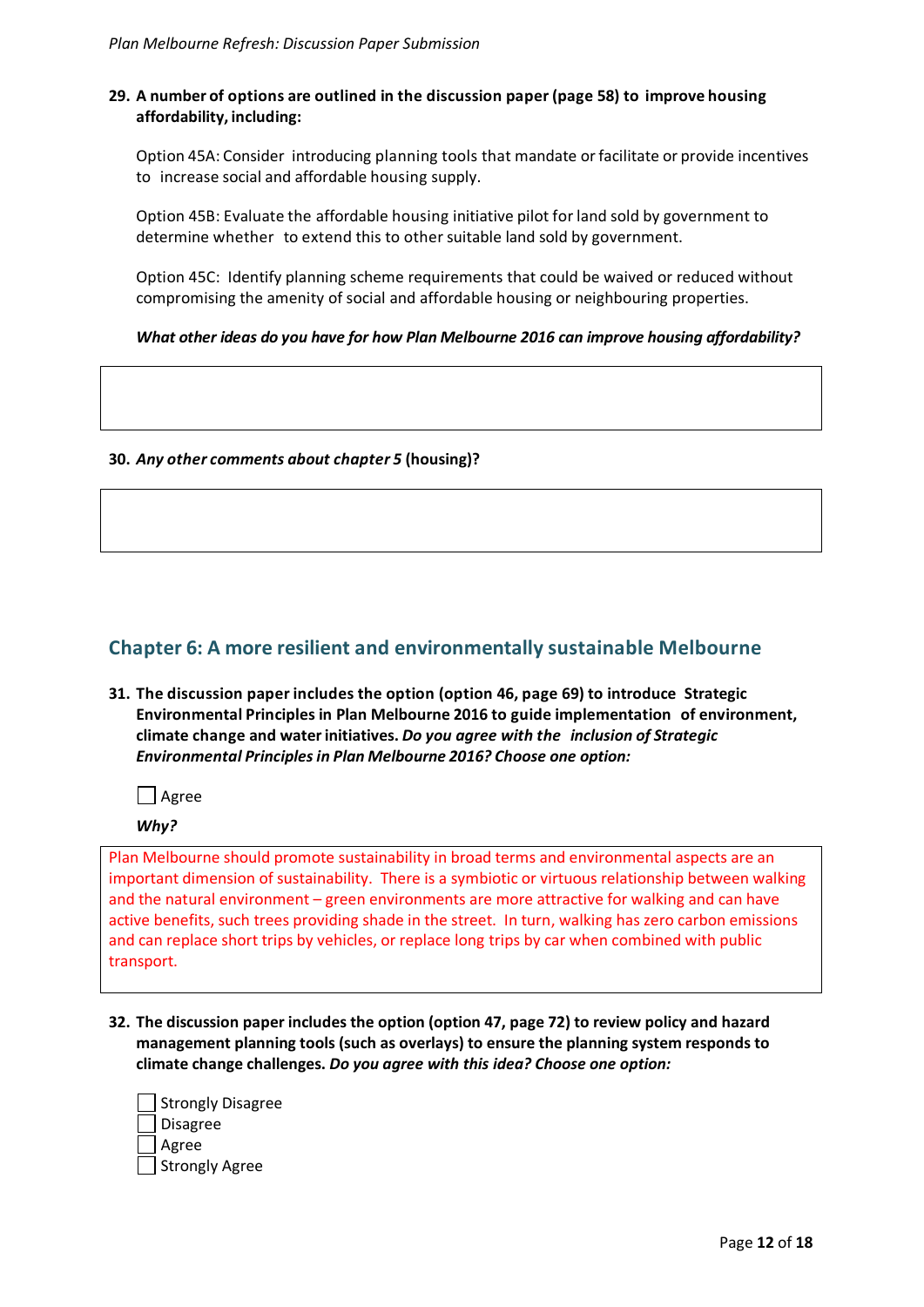*Why?* 

- **33. The discussion paper includes options (options 48 and 49, page72) to update hazard mapping to promote resilience and avoid unacceptable risk, and update periodically the planning system and supporting legislative and policy frameworks to reflect best available climate change science and data.** *Do you have any comments on these options?*
- **34. The discussion paper includes the option (option 50, page 73) to incorporate natural hazard management criteria into Victorian planning schemes to improve planning in areas exposed to climate change and environmental risks.** *Do you agree with this idea? Choose one option:*

| Strongly Disagree |
|-------------------|
| Disagree          |
| Agree             |
| Strongly Agree    |
|                   |

*Why?* 

**35. The discussion paper includes the option (option 51, page 75) to investigate consideration of climate change risks in infrastructure planning in the land use planning system, including consideration of an 'infrastructure resilience test'.** *Do you agree that a more structured approach to consideration of climate change risks in infrastructure planning has merit? Choose one option:*

| Strongly Disagree |
|-------------------|
| Disagree          |
| Agree             |
| Strongly Agree    |

*Why?* 

**36. The discussion paper includes the option (option 52, page 76) to strengthen high-priority habitat corridors throughout Melbourne and its peri-urban areas to improve long-term health of key flora and fauna habitat.** *Do you agree with this idea? Choose one option:*

Agree

*Why?* 

High priority habitat corridors are likely to double as highly attractive places for recreational walking and to some extent transport walking. Having wildlife in the city helps to create an interesting and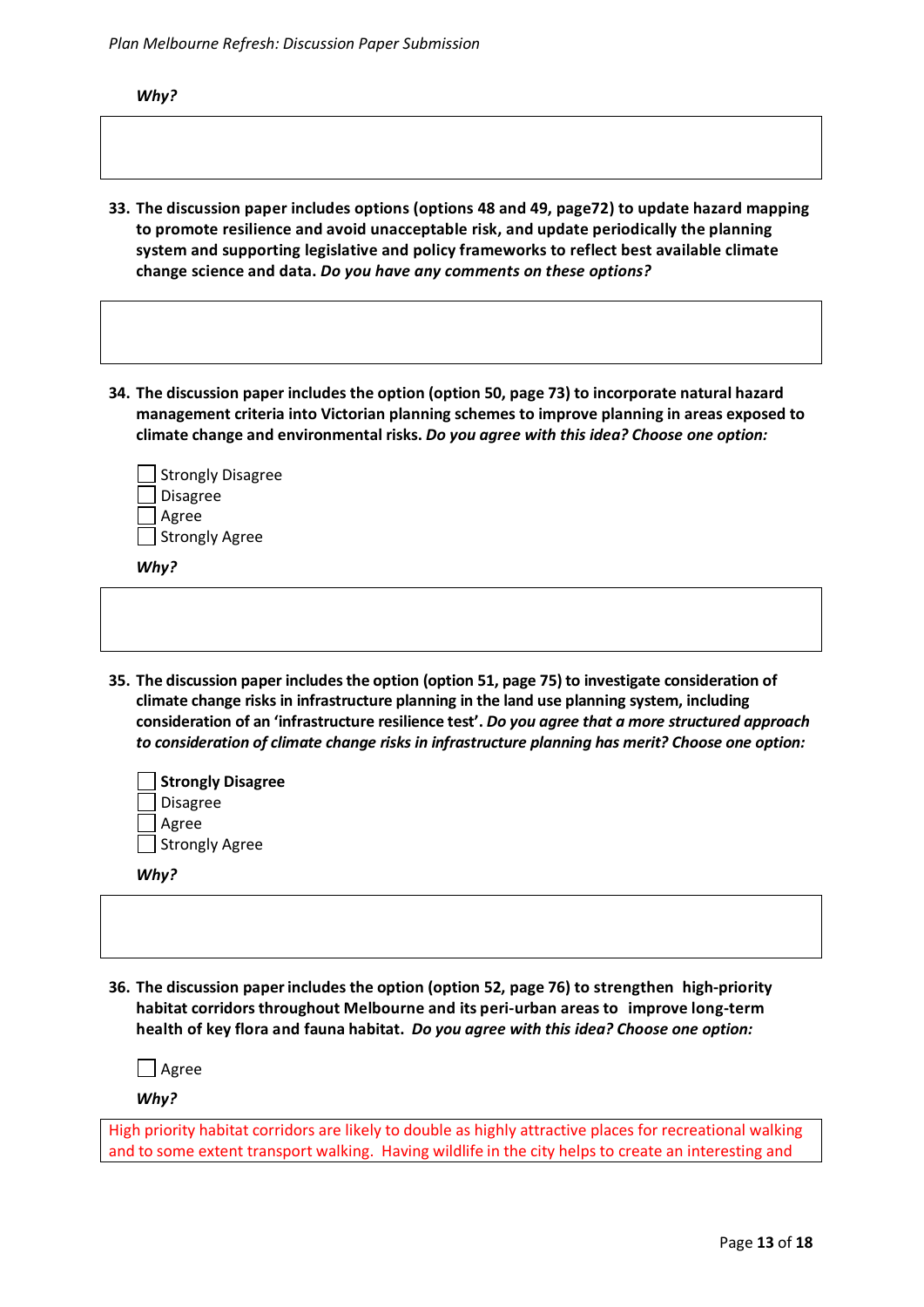pleasant walking environment and builds a sense of place.

**37. The discussion paper includes options (options 53 and 54, pages 78 and 79) to introduce strategies to cool our city including: increasing tree canopy, vegetated ground cover and permeable surfaces; use of Water Sensitive Urban Design and irrigation; and encouraging the uptake of green roofs, facades and walls, as appropriate materials used for pavements and buildings with low heat-absorption properties.** *What other strategies could be beneficial for cooling our built environment?*

We support the initiatives mentioned, because a greener urban environment is more conducive to walking. Trees and landscaping in the street are critical in creating an environment that people want to walk in, especially for recreation. The benefits for walkers are both aesthetic and practical, with street trees providing shelter from the sun and, to some extent, rain.

The Heart Foundation has produced a position snapshot that summarises the benefits of urban trees (Heart Foundation 2013). Key points include:

- Trees planted along the kerb define a pedestrian zone separated from traffic, providing both real and perceived safety benefits.
- Trees can reduce the temperatures of the surfaces they shade by as much as 10-25°C.
- The environment and property value benefits have been calculated at \$3.81 for every \$1 spent on tree planting and maintenance.

There is also substantial evidence to indicate that people benefit physically, psychologically, cognitively and socially from interaction with nature (Keniger et al 2013).

An analysis of 2,100 property sales in inner Melbourne found that those houses in the midst of sparse vegetation yielded an average \$135,000 more than those with no street trees, while houses with dense street vegetation sold for approximately \$340,000 more (Walker, Lock and Faelli, 2013). This finding for Melbourne is stronger, but otherwise consistent, with evidence from other international studies including those identified by the Heart Foundation position snapshot, which found street trees add between 2% and 30% to the value of adjacent property.

It is important that Plan Melbourne facilitates retention and establishment of urban trees and particularly street trees.

Plan Melbourne should also consider the factors that lead to an over-provision of hard surfaces that contribute to the heat island effect. In particular:

- Current car parking requirements often create an oversupply of at-grade car parking. An action of Plan Melbourne should be a zero-based review of car parking controls – do we need parking minimum requirements, or can we leave car parking provision to the market?
- Conversations with various stakeholders suggest VicRoads have a tendency to over-design arterial roads based on traditional modelling that assumes continuing high rates of car use, and a desire to provide for traffic growth into the future. There is also arguably over-design in the detail of roads and car parking areas, such as wide traffic lanes, the provision of slip lanes and service roads, and large areas dedicated to on-site vehicle circulation.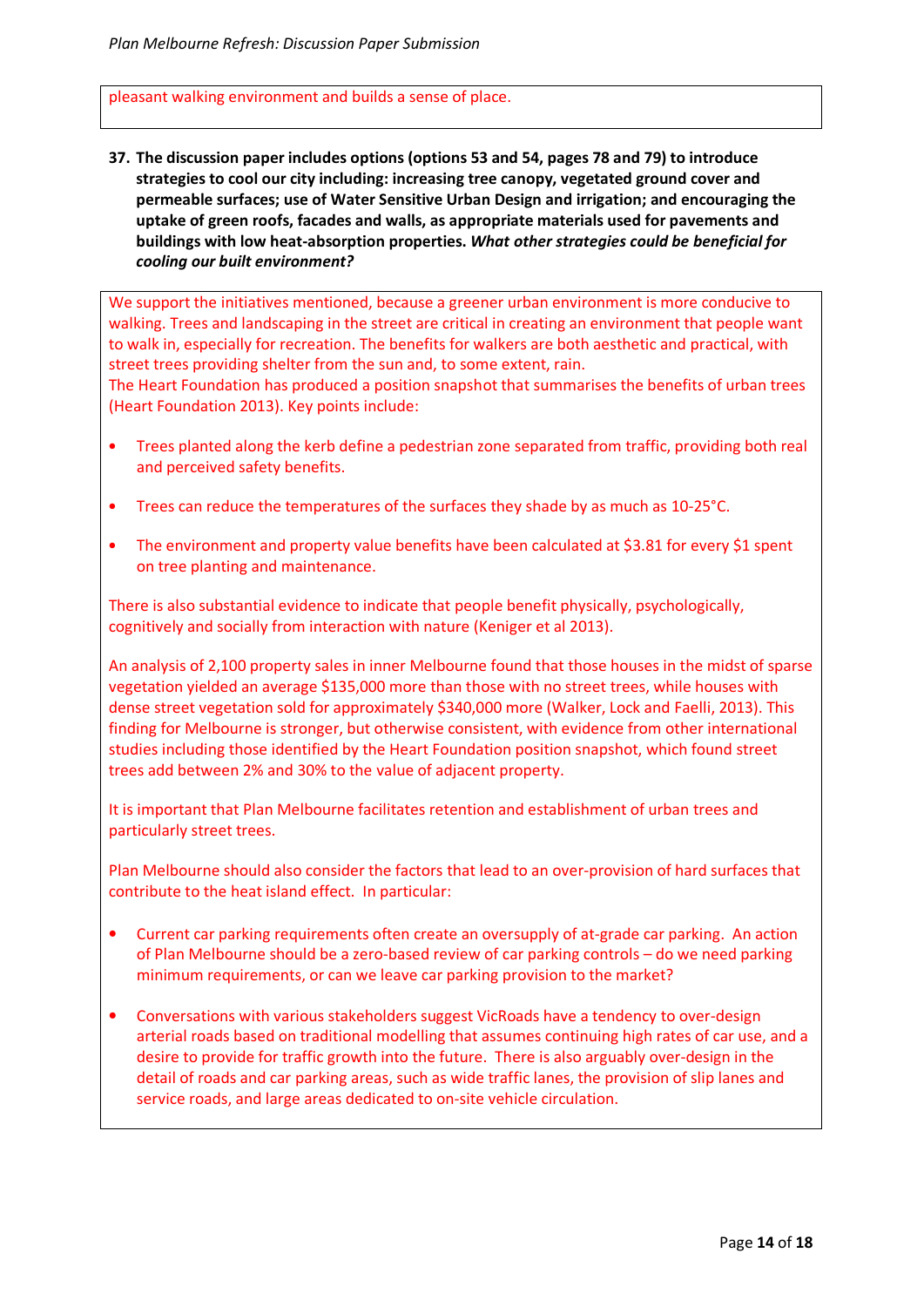**38. The discussion paper includes the option (option 56A, page 80) to investigate opportunities in the land use planning system, such as strong supporting planning policy, to facilitate the increased uptake of renewable and low-emission energy in Melbourne and its peri-urban areas.** *Do you agree that stronger land use planning policies are needed to facilitate the uptake of renewable and low-emission energy? Choose one option:*

| Strongly Disagree |  |
|-------------------|--|
| Disagree          |  |
| Agree             |  |
| Strongly Agree [  |  |

*Why?* 

**39. The discussion paper includes options (options 56B and 56C, page 80) to strengthen the structure planning process to facilitate future renewable and low-emission energy generation technologies in greenfield and urban renewal precincts and require consideration of the costs and benefits of renewable or low-emission energy options across a precinct.** *Do you agree that the structure planning process should facilitate the uptake of renewable and low-emission technologies in greenfield and urban renewal precincts? Choose one option:*

| Strongly Disagree |
|-------------------|
| Disagree          |
| ∣ Agree           |
| Strongly Agree    |

*Why?* 

**40. The discussion paper includes the option (option 57, page 81) to take an integrated approach to planning and building to strengthen Environmentally Sustainable Design, including consideration of costs and benefits.** *Do you agree that an integrated planning and building approach would strengthen Environmentally Sustainable Design? Choose one option:*

| Strongly Disagree |
|-------------------|
| <b>Disagree</b>   |
| Agree             |
| Strongly Agree [  |

*Why?* 

**41.** *Any other comments about chapter 6* **(a more resilient and environmentally sustainable Melbourne)?**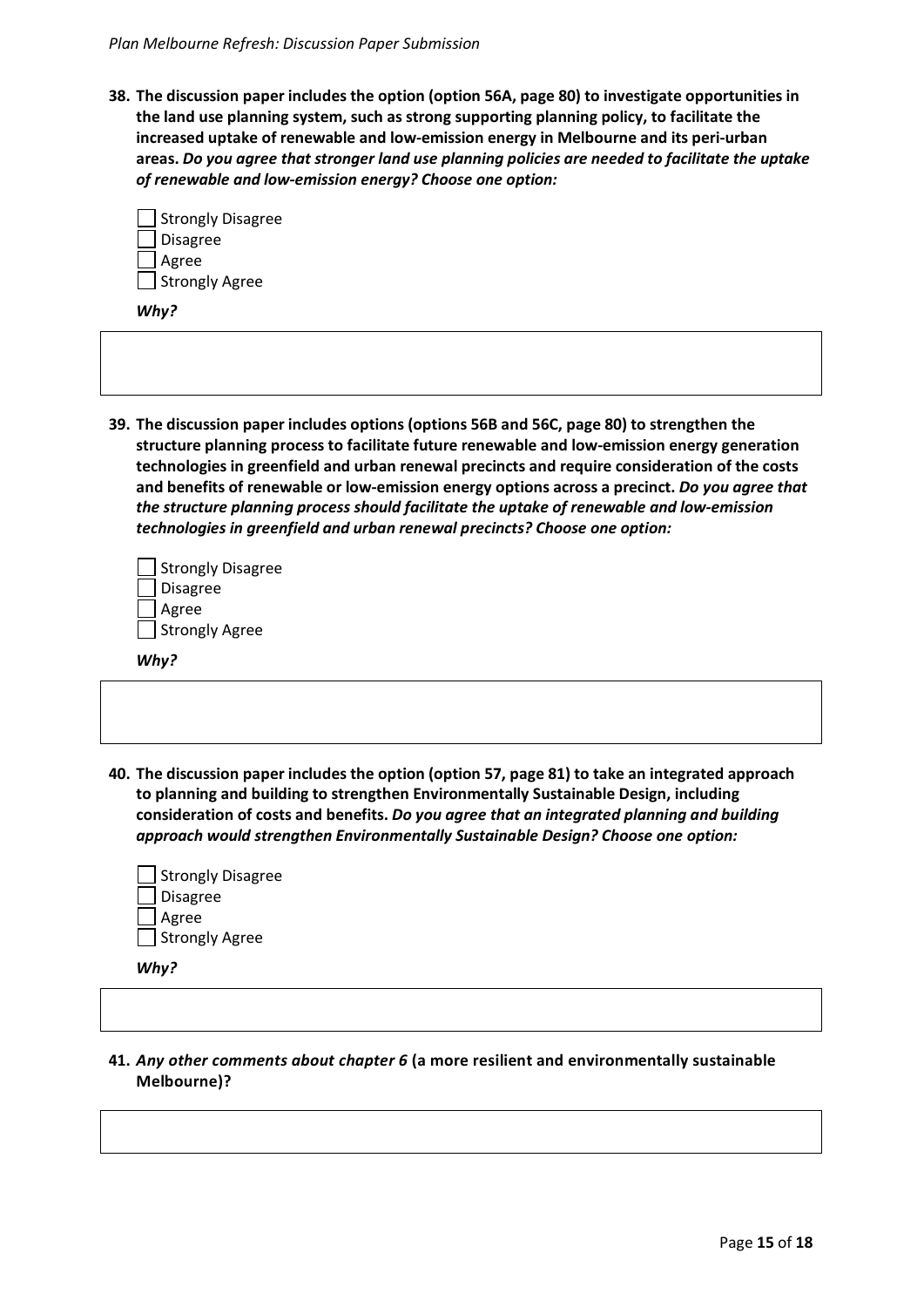# **Chapter 7: New planning tools**

- **42. The discussion paper includes options (options 58A and 58B, page 84) to evaluate whether new or existing planning tools (zones and overlays) could be applied to National Employment Clusters and urban renewal areas.** *Do you have any comments on the planning tools (zones and overlays) needed for National Employment Clusters and urban renewal areas?*
- **43. The discussion paper includes options (options 59A and 59B, page 84) to evaluate the merits of code assessment for multi-unit development, taking into account the findings from the 'Better Apartments' process, to either replace ResCode with a codified process for multi-unit development or identify ResCode standards that can be codified.** *Do you have any comments on the merits of code assessment for multi-unit development?*

**44. Any other comments about chapter 7 (new planning tools)?** 

## **Chapter 8: Implementation**

- **45. The discussion paper includes the option (options 1 and 61, pages 14 and 90) of Plan Melbourne being an enduring strategy with a long-term focus supported by a 'rolling' implementation plan.** *Do you agree that separating the long-term strategy from a shorter-term supporting implementation plan is a good idea?*
- **46.** *If a separate implementation plan is developed for Plan Melbourne 2016 what will make it effective?*
- **47.** *Any other comments about chapter 8* **(implementation)?**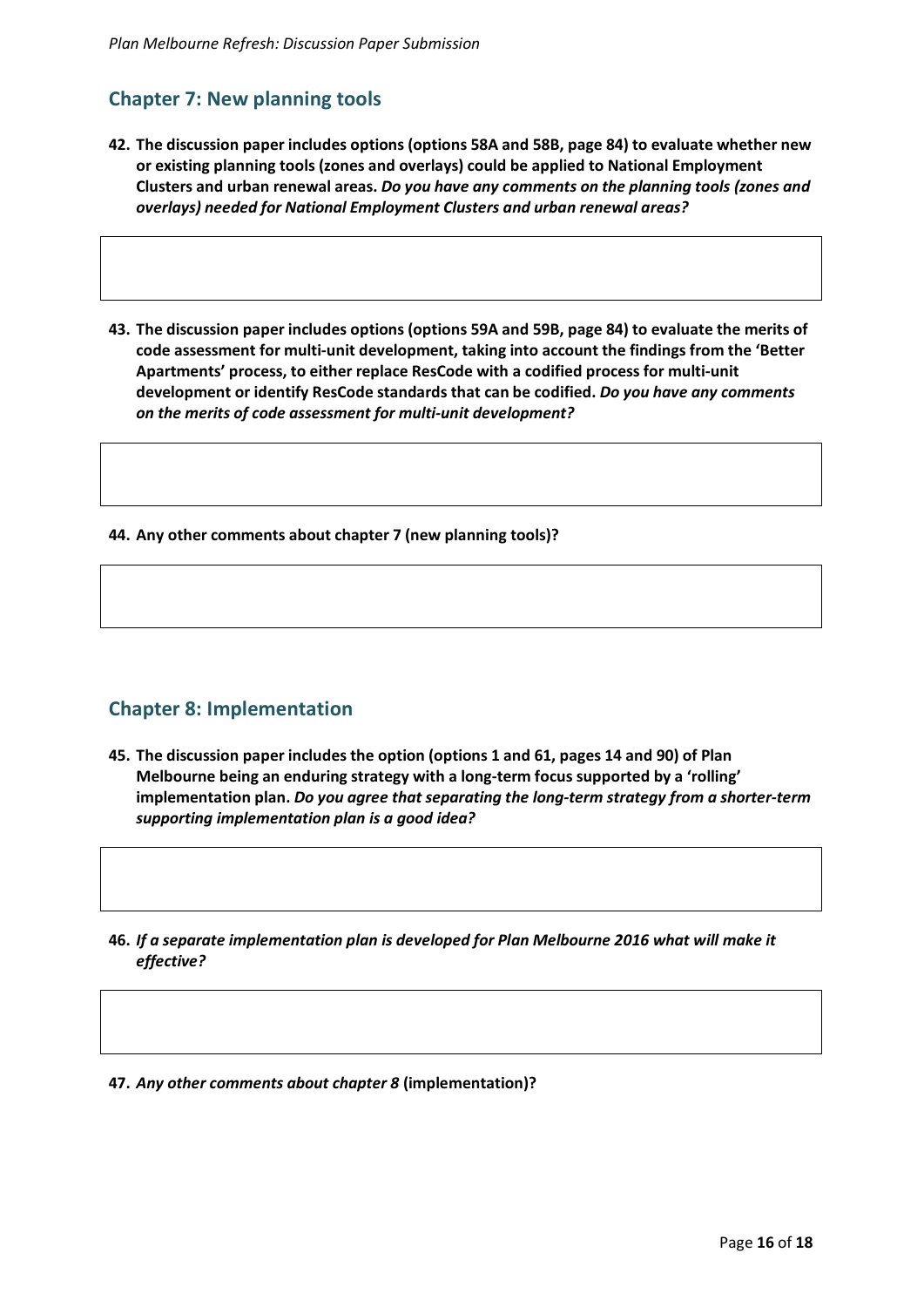#### **Car parking review**

Plan Melbourne should include an action to undertake a fundamental review of planning scheme car parking requirements, including consideration of removing car parking minimum requirements and applying maximum parking limitations in certain situations.

In 2009 the Department of Transport commissioned an international review of the literature regarding techniques to promote walking and cycling. This review found that the availability of free car parking was one of the key factors that determined the choice between walking and driving (Krizek, Forsyth and Baum 2009).

A more recent review of international literature reached a similar conclusion.

"Minimum parking requirements are the single most significant impediment to a more efficient and durable urban form..." (Donovan and Munro 2013)

The significance of car parking for walking in particular relates to the fact that, in addition to promoting vehicle use, when provided in the form of large scale ground level parking lots, it actively discourages walking.

"Not only does ample and free parking provide an easy excuse for auto travel, vast parking areas are also the bane of pedestrian travel." (Krizek, Forsyth and Baum 2009)

Victoria Walks is aware of the changes to Victorian parking requirements made in mid-2012. However the terms of reference of the relevant Ministerial Advisory Committee were restricted to consideration of the limited changes already proposed by the Department of Planning and Community Development (Car Parking Advisory Committee 2012). The planning scheme still requires car parking beyond the levels that business would naturally supply and actively promotes vehicle use at the expense of other transport modes.

A fundamental review is required that considers whether car parking requirements should be removed, or at least revised to avoid the starting premise that high levels of car parking should be provided in all development.

#### **Targets**

As walking is a fundamental part of life, not only a mode of transport, it does not necessarily lend itself to easy measurement. However, if the Government seeks to promote walking as a means of transport it should set targets by which to assess practical success in facilitating walking.

The Government should develop a mode share target for walking (and potentially cycling and public transport). An example of a possible target would be to increase walking from 3.4% of journey to work in 2011 to 7% by 2021.

Victoria Walks recommends adopting a target for walking to school. Clearly the journey to work is focused on adults. Walking to school provides a measure of success in adoption of walking by the next generation. A possible target would be 35% of primary school students (currently around 24% - DoT 2010) and 25% of secondary school students (currently about 19%) walking to school by 2021.

The walking targets should be key performance indicators for relevant government agencies, such as VicRoads and the Departments of Transport, Education, Health and Planning and Community Development.